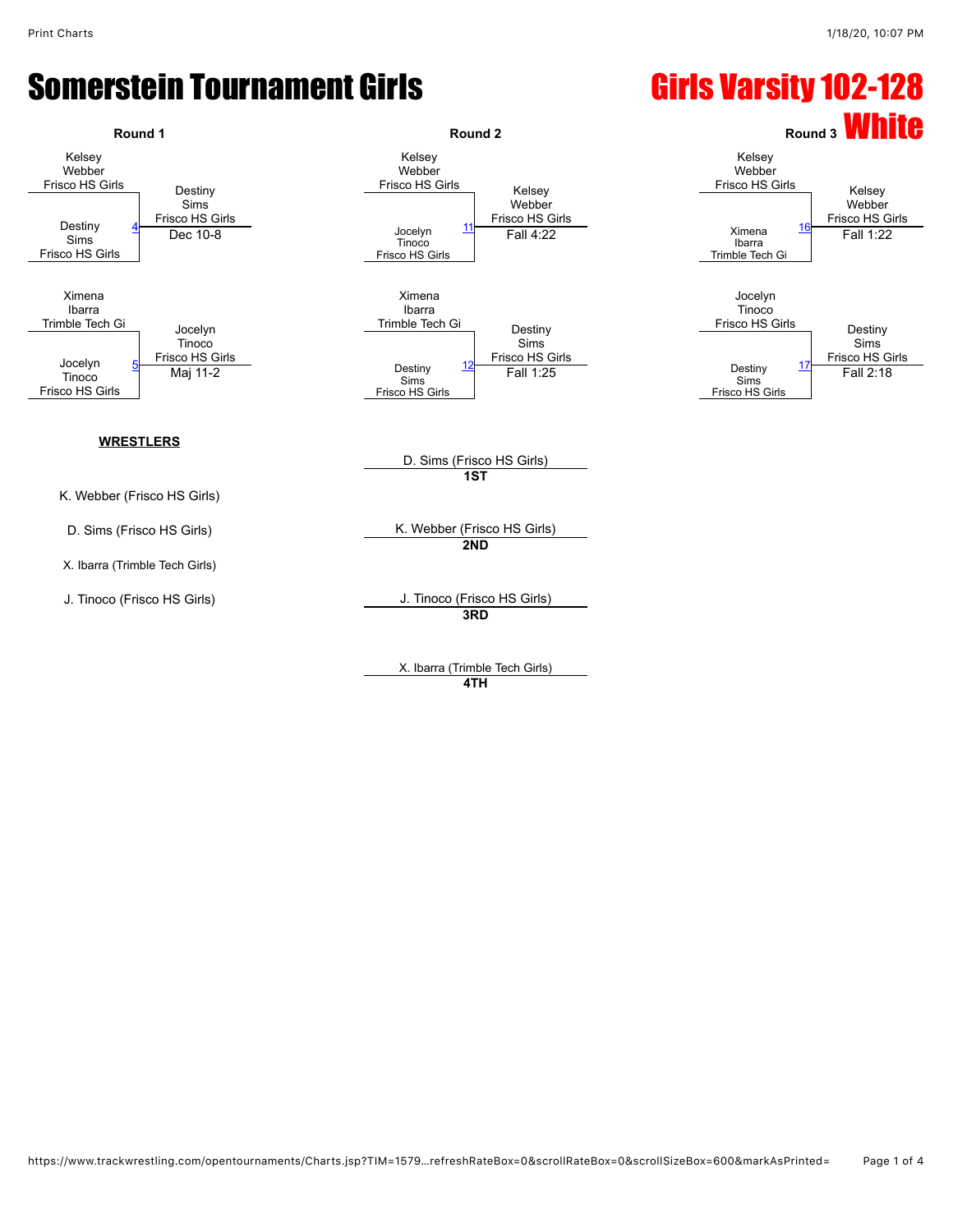# Somerstein Tournament Girls **Girls Girls Varsity 138-148**





### **White** A. Lerma A. Hanks N. Santamaria N. Santamaria N. Marrera N. Santamaria N. Santamaria A. Hanks A. Lerma N. Marrera A. Hanks N. Marrera

| Bryanna Dunn (Frisco HS Girls)         |
|----------------------------------------|
| 1ST                                    |
| Nayeli Santamaria (Trimble Tech Girls) |
| 2ND                                    |
| Narya Marrera (Frisco HS Girls)        |
| 3RD                                    |
| Terrilynn Hopkins (FW OD Wyatt Girls)  |
| 4TH                                    |
| Aaliyah Hanks (FW OD Wyatt Girls)      |
| 5TH                                    |
| Aaliyah Lerma (Trimble Tech Girls)     |
| ----                                   |

#### **6TH**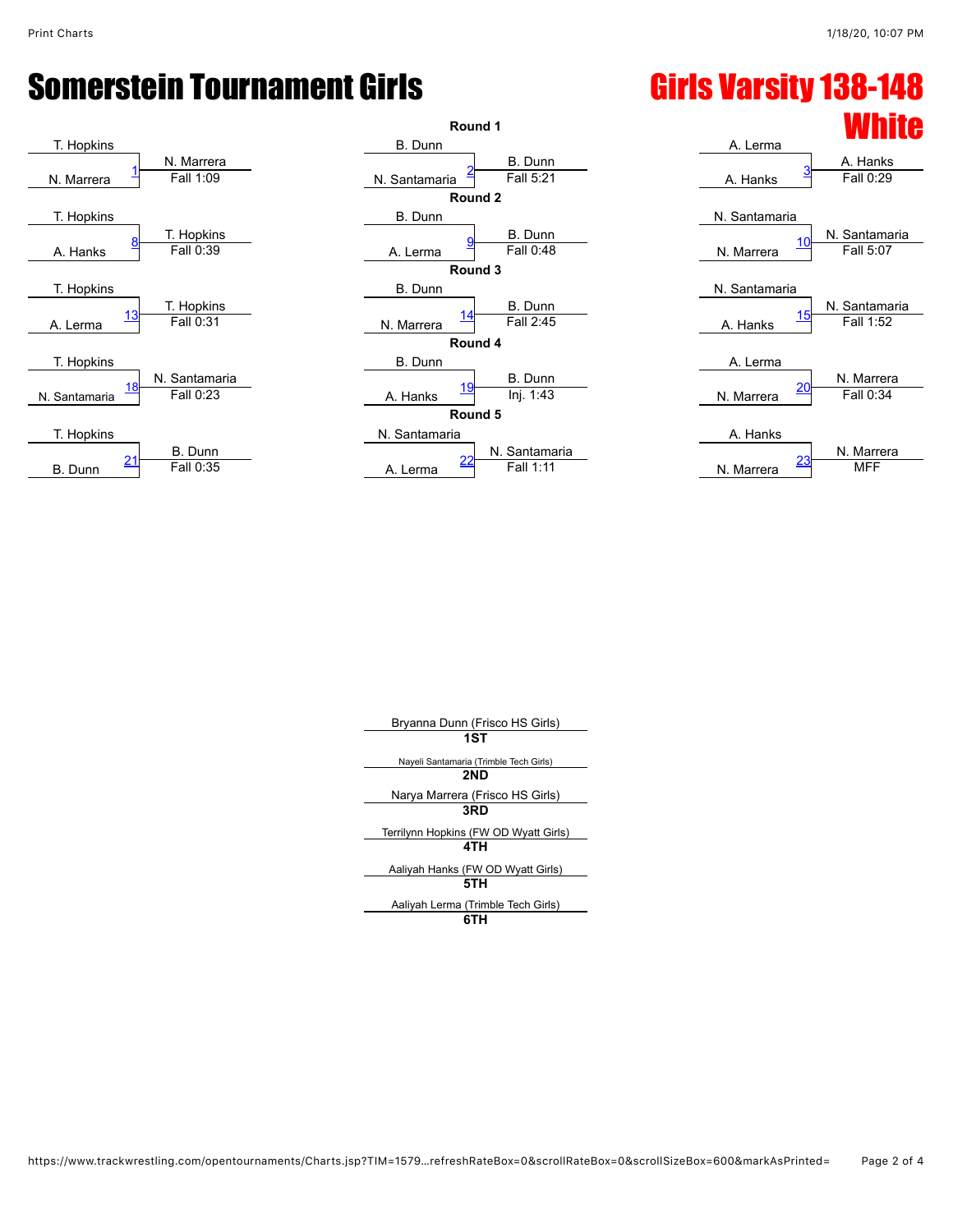# Somerstein Tour**Gansevarsity 165-185 White**